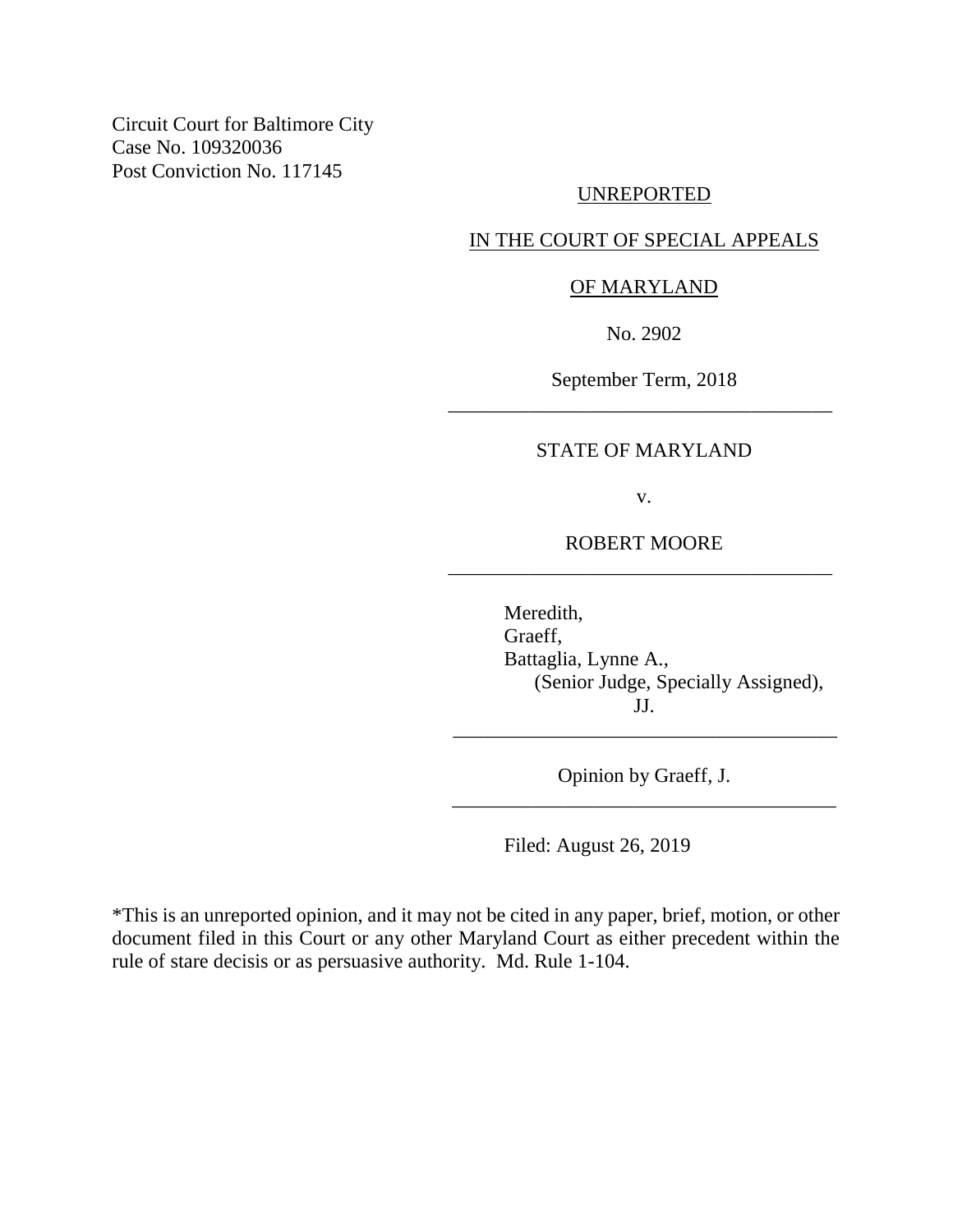On November 9, 2011, following a jury trial, Robert Moore, appellee, was convicted of possession of cocaine and possession of cocaine with intent to distribute. He was sentenced to a term of eight years' imprisonment. His conviction and sentence were affirmed on appeal.

On December 12, 2016, appellee filed a *pro se* Petition for Post Conviction Relief,

which the Circuit Court for Baltimore City granted on July 31, 2018. The State, appellant,

subsequently sought leave to appeal pursuant to Md. Code (2016 Repl. Vol.) §7-109 of

the Criminal Procedure Article ("CP"),<sup>1</sup> which this Court granted on January 8, 2019.

On appeal, the State raises the following question for this Court's review, which we have rephrased slightly, as follows:

Did the postconviction court err in holding that failure to disclose a certain chain of custody document violated the State's obligations under *Brady v. Maryland*, 373 U.S. 83 (1963)?

Appellee raised an additional question on appeal, which he presents as an alternative ground why he was entitled to post-conviction relief:

Did the post-conviction court err in failing to conclude that trial counsel rendered ineffective assistance of counsel in failing to obtain and examine certain chain of custody documents that could have been used for impeachment purposes at trial?

 $\overline{a}$ 

(a) *Application*. — Within 30 days after the court passes an order in accordance with this subtitle, a person aggrieved by the order, including the Attorney General and a State's Attorney, may apply to the Court of Special Appeals for leave to appeal the order.

<sup>&</sup>lt;sup>1</sup> Md. Code (2018 Repl. Vol.) § 7-109 of the Criminal Procedure Article ("CP") governs the appeal of final orders issued under the Uniform Conviction Procedure Act. *See Grandison v. State*, 425 Md. 34, 50 (2012), *cert. denied*, 568 U.S. 1093 (2013); *Jones v. State*, 379 Md. 704, 708 (2004). It provides, in pertinent part, as follows: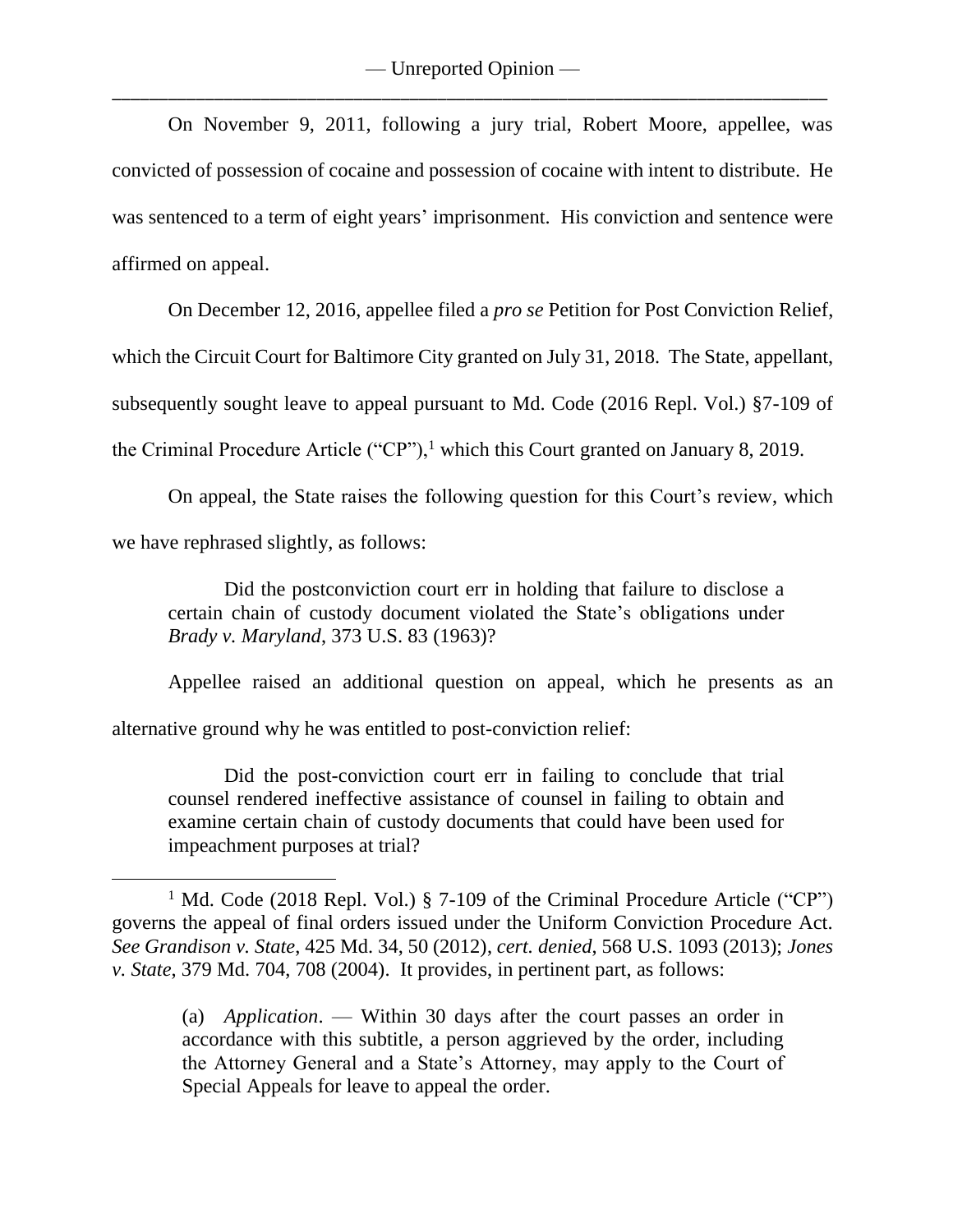For the reasons set forth below, we shall remand the case, without affirmance or

reversal, to the circuit court for further proceedings.

# **FACTUAL AND PROCEDURAL BACKGROUND**

This Court set out the background of the case in its unreported opinion on direct

appeal. *See Moore v. State*, No. 162, Sept. Term, 2012, slip op. at 1-3 (Oct. 18, 2013).

We stated:

On November 3, 2009, at approximately 7:45 p.m., Detective Duane A. Weston, along with Detective Ronald Surratt, arrived at the 2000 block of East  $20<sup>th</sup>$  street in Baltimore in an unmarked vehicle. The officers went to this location based on information they received from a reliable confidential informant. According to the informant, drug transactions were taking place out of a parked vehicle at this location. Upon arriving, Detective Weston saw [appellee] and Ms. Sara Hooker standing next to each other in front of a parked burgundy Chevrolet. No other persons were present.

Detective Wilson pulled up, exited his vehicle, and announced "police." Although wearing plain clothes, his police badge was displayed around his neck and his service weapon was visible (but not drawn).

At that point, [appellee] reached into his pocket, pulled out a plastic bag containing items consistent with street packaged narcotics, and then discarded it. Detective Weston was approximately five feet from the [appellee] when this occurred. As soon as [appellee] discarded the plastic bag, he began to run. Detective Wilson gave chase. After about a block, Detective Weston caught up with and arrested [appellee]. Incident to the arrest, Detective Weston seized \$450.00 in cash and a cell phone.

The narcotics discarded by [appellee] were recovered on the scene by Detective Surratt, whose trial testimony confirmed that of Detective Watson. Later chemical analysis showed there to be a total of 10.28 grams of cocaine, packaged in 90 individual gel caps, which Detective Surratt testified were packaged for distribution.

Both detectives testified for the State in its case-in-chief, as outlined above. Admitted into evidence were the narcotics, the cash, the cell phone and a laboratory report verifying the presence and weight of the cocaine.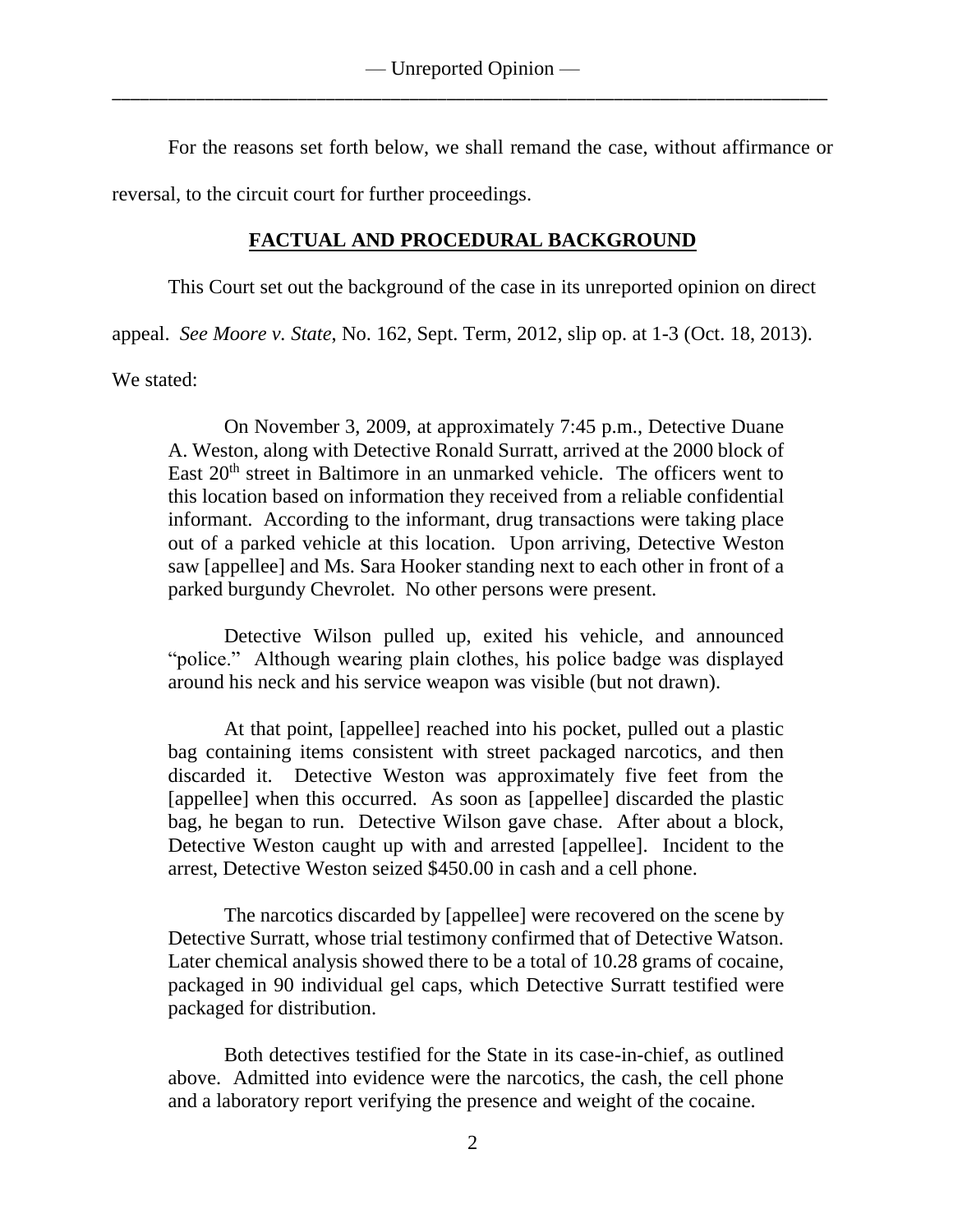— Unreported Opinion — \_\_\_\_\_\_\_\_\_\_\_\_\_\_\_\_\_\_\_\_\_\_\_\_\_\_\_\_\_\_\_\_\_\_\_\_\_\_\_\_\_\_\_\_\_\_\_\_\_\_\_\_\_\_\_\_\_\_\_\_\_\_\_\_\_\_\_\_\_\_\_\_\_\_\_\_\_

[Appellee] testified at trial and provided a different version of the night's events. According to [appellee], he had just left his house and was in the middle of the 1900 block of Chester Street, which runs perpendicular to East  $20<sup>th</sup>$  Street. At that point, he said, a car pulled up beside him, two officers jumped out with guns drawn and placed him in handcuffs. According to [appellee], Detectives Weston and Surratt then walked him through an alley in back of North Avenue, brought him to the Chevrolet, and formally arrested him.

As indicated, this Court affirmed appellee's convictions of possession of cocaine with the intent to distribute and possession of cocaine on direct appeal. On December 12, 2016, appellee filed a *pro se* Petition for Post Conviction Relief, which, as presented and subsequently amended, raised several claims, including, among other things, (1) ineffective assistance of counsel based on counsel's failure to object to the admission of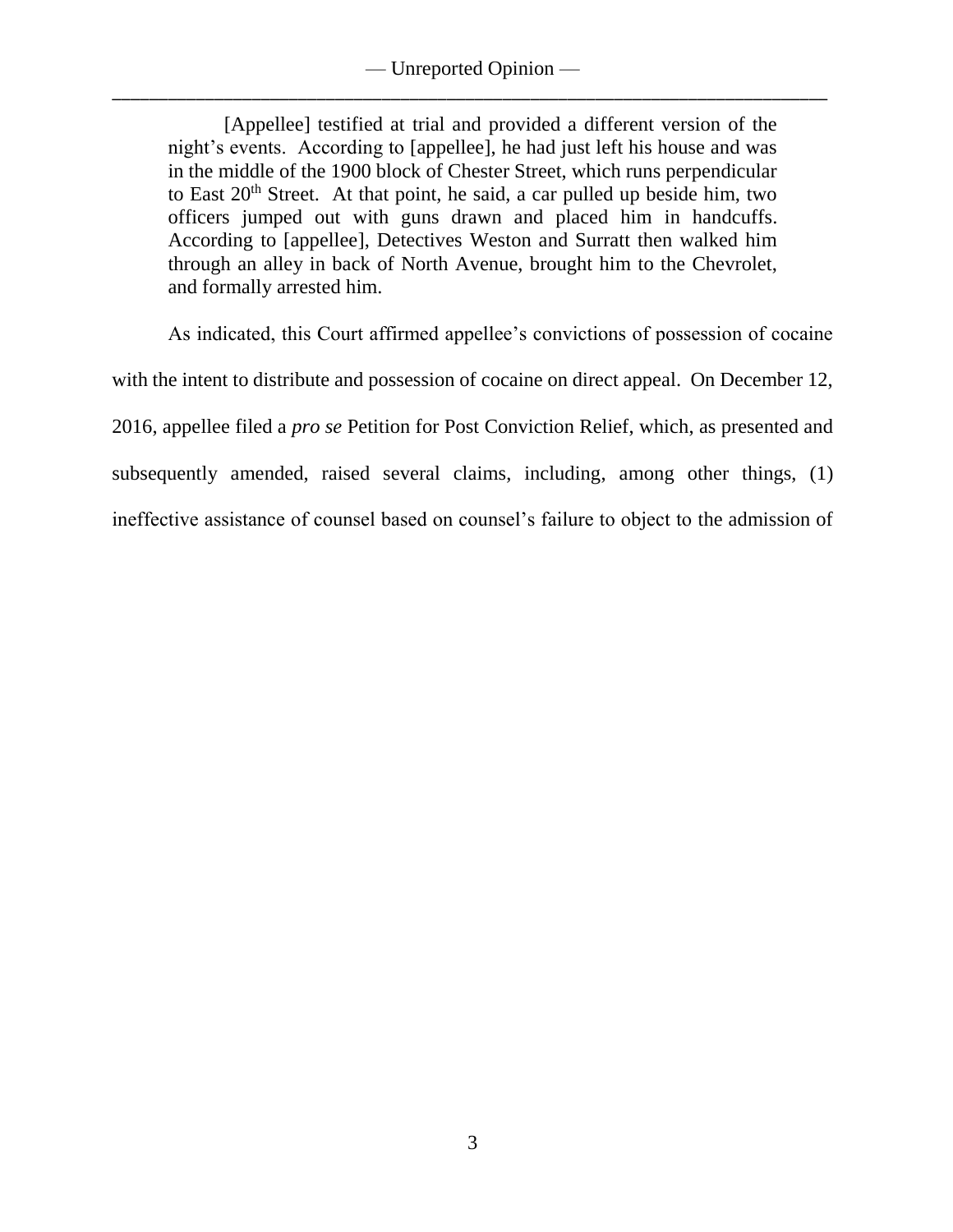drug evidence in violation of Md. Code (2013 Repl. Vol.)  $\S$ §10-1001<sup>2</sup> and 10-1003(a)(3)<sup>3</sup> of the Courts and Judicial Proceedings Article ("CJP"); (2) the State's failure to disclose chain of custody records in violation of *Brady*, which records would have generated

For the purpose of establishing that physical evidence in a criminal or civil proceeding constitutes a particular controlled dangerous substance under Title 5 of the Criminal Law Article, a report signed by the chemist or analyst who performed the test or tests as to its nature is prima facie evidence that the material delivered to the chemist or analyst was properly tested under procedures approved by the Maryland Department of Health, that those procedures are legally reliable, that the material was delivered to the chemist or analyst by the officer or person stated in the report, and that the material was or contained the substance therein stated, without the necessity of the chemist or analyst personally appearing in court, provided the report identifies the chemist or analyst as an individual certified by the Maryland Department of Health, the Department of State Police, the Baltimore City Police Department, or any county police department employing analysts of controlled dangerous substances, as qualified under standards approved by the Maryland Department of Health to analyze those substances, states that the chemist or analyst made an analysis of the material under procedures approved by that department, and also states that the substance, in the opinion of the chemist or analyst, is or contains the particular controlled dangerous substance specified. Nothing in this section precludes the right of any party to introduce any evidence supporting or contradicting the evidence contained in or the presumptions raised by the report.

 $3$  CJP § 10-1003(a)(3) provides:

 $\overline{a}$ 

The provisions of §§ 10-1001 and 10-1002 of this part are applicable in a criminal proceeding only when a copy of the report or statement to be introduced is mailed, delivered, or made available to counsel for the defendant or to the defendant personally when the defendant is not represented by counsel, at least 10 days prior to the introduction of the report or statement at trial.

<sup>&</sup>lt;sup>2</sup> Md. Code (2013 Repl. Vol.) §10-1001 of the Courts and Judicial Proceedings Article ("CJP") states: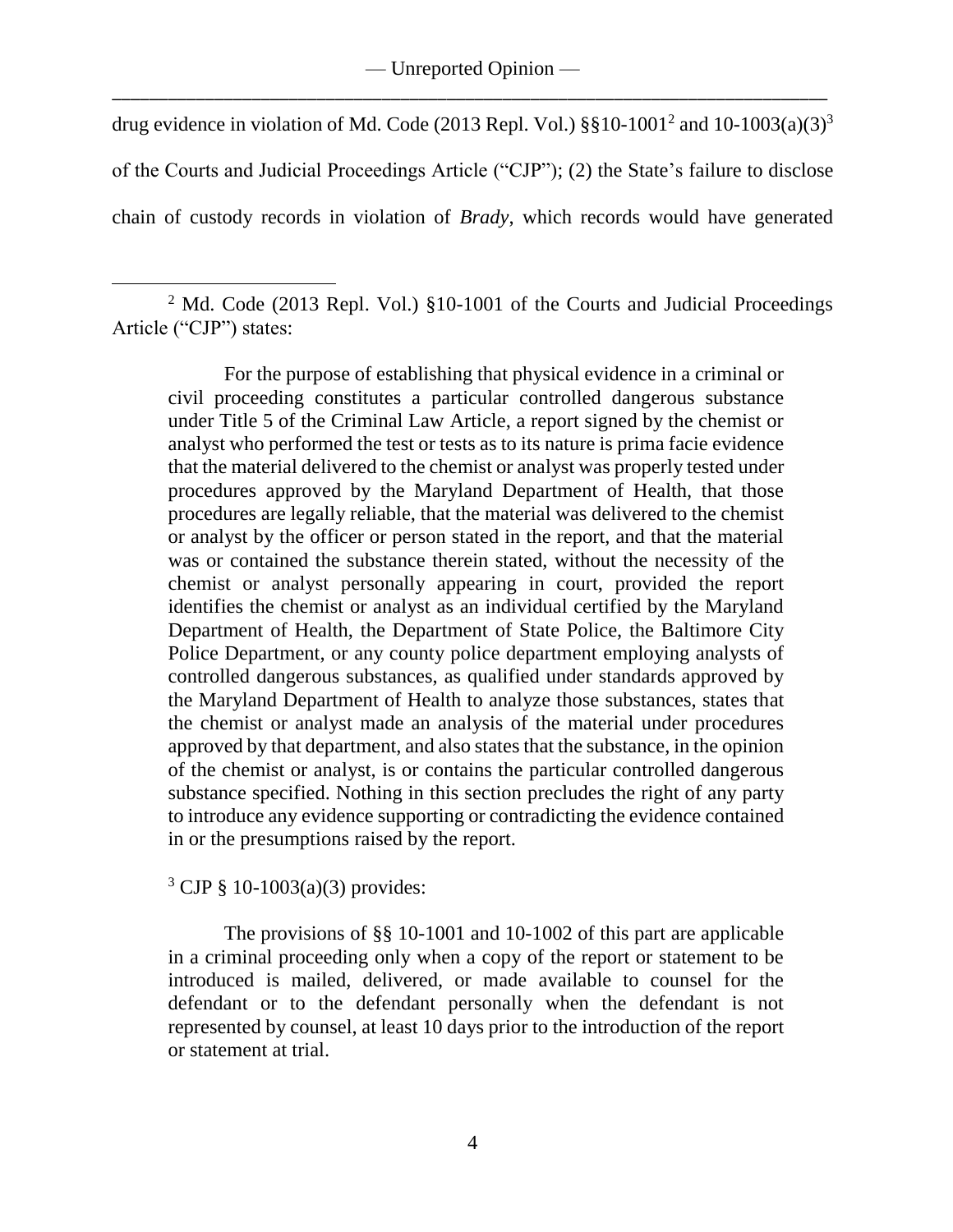reasonable doubt as to whether the alleged drugs were tested as the State asserted; and (3) trial counsel was "ineffective for failing to object to the admission of the chain of custody, in particular as it related to the chemist, and for failing to obtain documents which would have allowed for the impeachment of witnesses testifying about the recovery, packaging, and testing of the alleged drugs."

On February 6, 2018, the Circuit Court for Baltimore City held an evidentiary hearing on appellee's Petition for Post Conviction Relief, during which appellee called several witnesses. Jean M. Williams, appellee's mother, testified that appellee had three children, two of whom she was raising. Sarah Hooker, appellee's wife, testified that she and appellee had been married since 2009, and they had children together. At the time of the hearing, she was incarcerated at Maryland Correctional Institution for Women in Jessup, and she expected to be released in 2021.

Ms. Hooker testified that, on the day appellee was arrested, she and appellee were arranging a birthday party for their 14-year-old child. Appellee, who needed money for the party, asked Ms. Hooker to drop him off at her aunt's house in East Baltimore. Ms. Hooker agreed, and after dropping him off, she drove to pick up some friends. Within 20- 30 minutes, she received a call that appellee had been arrested. She drove back to her aunt's home and saw police cars.

Following the arrest, Ms. Hooker and appellee met with an attorney, Lawrence Rosenberg, who agreed to represent appellee in the criminal matter. Ms. Hooker related to Mr. Rosenberg her account of what happened, but she did not overhear appellee explain his account of the events.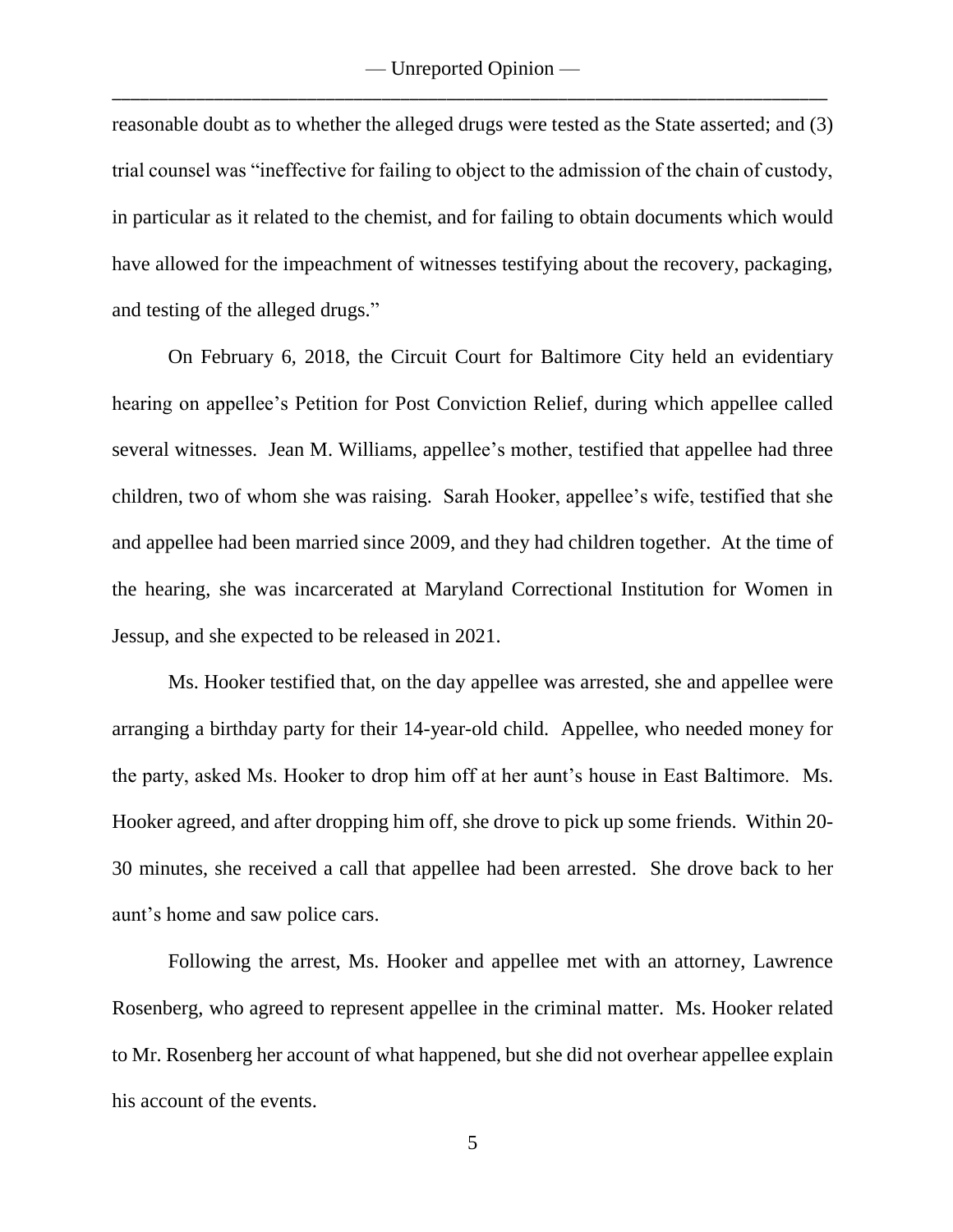Mr. Rosenberg testified that he began representing appellee in 2011 and maintained regular contact with appellee during the course of his representation. He reviewed the probable cause statement with appellee, discussed possible defense theories with him, and ultimately decided to argue at trial that the police had no way of observing appellee with drugs at the time the arrest occurred.

Appellee's post-conviction counsel showed Mr. Rosenberg a document marked as Petitioner's Exhibit A, which Mr. Rosenberg testified was "a chain of custody. Something from Evidence Control." He stated that he was not familiar with the document.<sup>4</sup> When asked what documents he typically received when the State provides him with notice and chain of custody, he said that he generally would get the "[s]tatement of charges, the chemical analysis, and the record."<sup>5</sup> Mr. Rosenberg stated that his defense was that appellee did not drop the drugs; he did not focus on whether the drugs in appellee's case actually were drugs. He stated, however, that he may have considered that defense if he had seen a chain of custody document that did not include the chemist.

On May 10, 2018, the court held another hearing. Counsel for appellee argued that the State violated its *Brady* obligations in failing to disclose a document, which is referred to as the "ECU Chain of Custody" (the "ECU Document") (attached to this opinion as

<sup>&</sup>lt;sup>4</sup> Mr. Rosenberg said that he did not think he had ever seen it, but when counsel then tried to confirm whether it was in his file, Mr. Rosenberg said he did not know. He subsequently looked in his file, which he described as a "mess," and stated that he did not see the form in there.

<sup>&</sup>lt;sup>5</sup> Mr. Rosenberg stated that the chemical analysis report is a one to two-page document.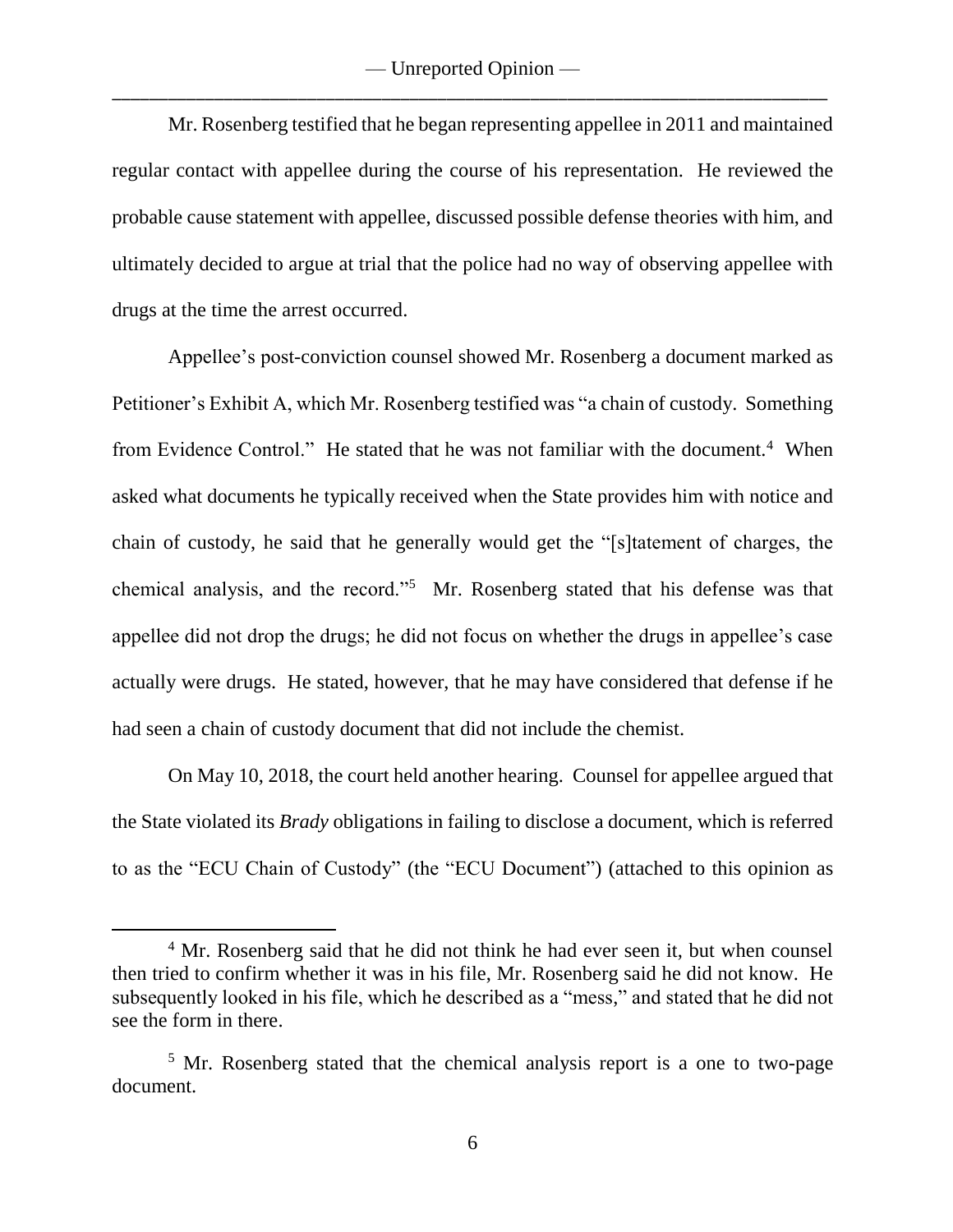Appendix A).<sup>6</sup> He asserted that, unlike Exhibit 5, a form with electronic signatures, the ECU Document did not include the chemist, Mr. Gary Verger. Counsel stated that, if the ECU Document had been available to trial counsel, i.e., Mr. Rosenberg, he "would have been able to use it to undercut the credibility of the State's witnesses and he would have asked [the witnesses] to come to court instead of waiving the presence of the chemist." Counsel for appellee claimed that, if trial counsel had the ECU Document, he would have been able to impeach the chemist and change his trial tactics to challenge whether the items received were contraband.

Counsel argued that appellee's case was a close one, and the impeachment value of the ECU Document would have "tipped the balance in [appellee]'s favor." Had the ECU Document evidence been available, there was a greater chance that appellee would have been acquitted because Mr. Rosenberg would have used that document to make a chain of custody argument, which, unlike the argument that appellee did not have "dominion or control" over the drugs, would not have required appellee to waive his Fifth Amendment right against self-incrimination and testify.

Counsel for the State referred to the two documents as the evidence control chain of custody, *see* Appendix A, and the lab chain of custody, stating that they were "documenting two different things but the movement of the same item through the Police Department, Evidence Control Unit." He explained that the State's chain of custody obligations under CJP § 10-1002(a) extend only to the "recovering officer, submitting

<sup>6</sup> Counsel for appellee advised the court that appellee obtained this document from the police department pursuant to "an MPIA request" after his appeal.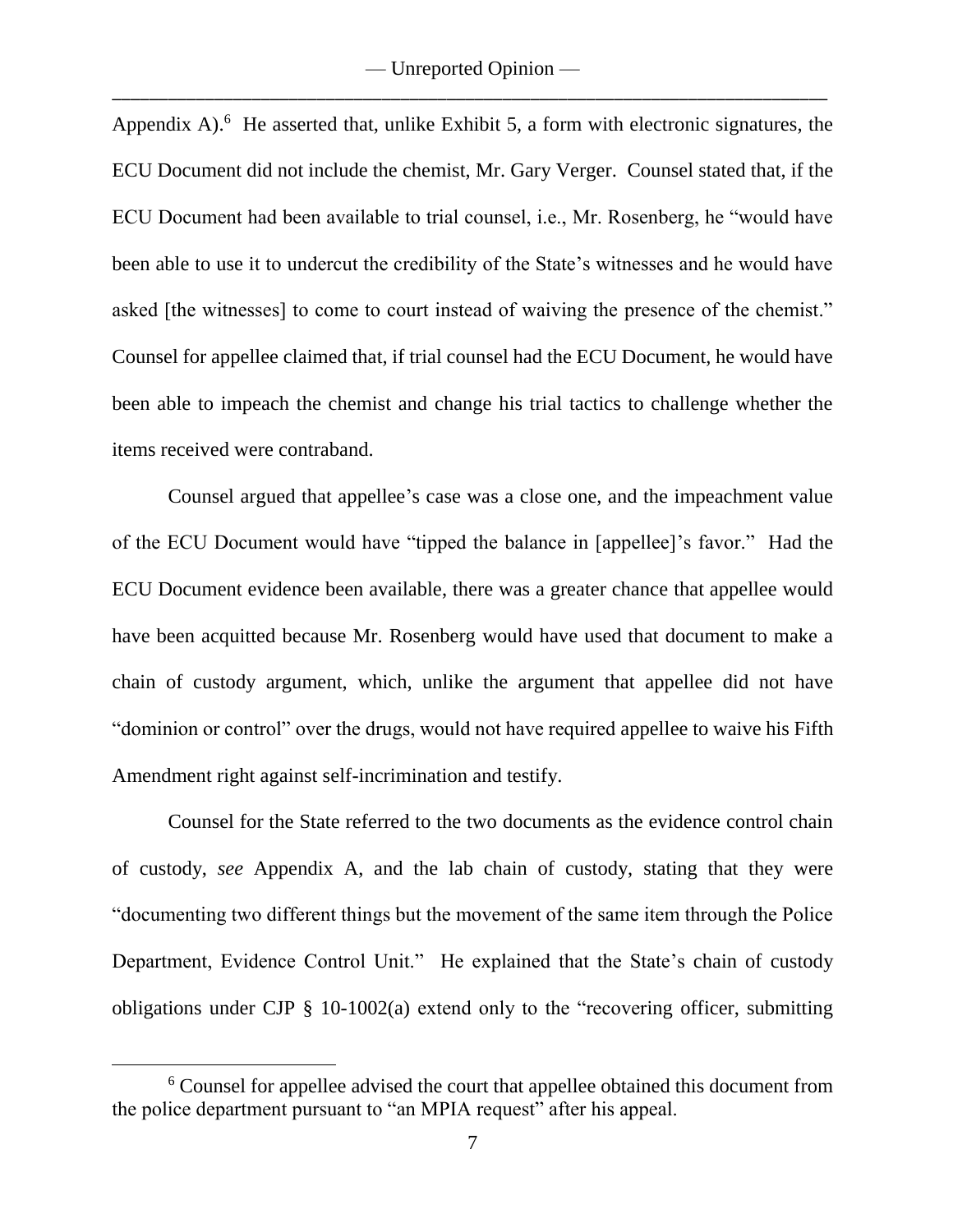officer and the individual that tested the items at the lab," and it did not encompass "handoffs" in the police Evidence Control Unit, the storage unit, which moved the sealed package from one vault to another. When asked about the failure of Mr. Rosenberg to object to the chain of custody evidence at trial, counsel stated that this was "trial strategy" to focus on a defense other than one that the drugs found were not contraband.

Counsel for appellee responded that the issue whether the State had a statutory discovery obligation to disclose the evidence is not dispositive as to whether the State complied with its *Brady* obligations. He again asserted that, if counsel had the document, it "would have changed his trial strategy."

Following the hearing, the post-conviction court issued an order and an accompanying memorandum granting appellee's Petition for Post-Conviction Relief.The court summarized appellee's argument as follows:

On the basis of a discrepancy between the ECU Document and the Chain of Custody Report admitted in evidence at trial, [appellee] argues that he was wrongfully deprived of the opportunity to challenge the State's case—and asserts that this injury is the result of ineffective assistance of his trial counsel. Specifically, the Chain of Custody Report . . . and the Drug Analysis Report . . . identify Barry Verger as the chemist who tested the alleged narcotics and that Mr. Verger had control of the materials between 7:52AM and 8:36AM on December 9, 2009. The ECU Document, however, makes no mention of Mr. Verger; nor does it indicate movement of the materials between November 4, 2009 and December 10, 2009. [Appellee] argues that, had the State produced the ECU Document as required, trial counsel would have demanded the trial presence of the chemist—a right that was preserved by [appellee's] predecessor counsel—in order to exploit the impeachment value of the discrepancy between the documents.

With respect to appellee's claim that trial counsel rendered ineffective assistance

of counsel based on his failure to obtain the ECU Document, the circuit court found that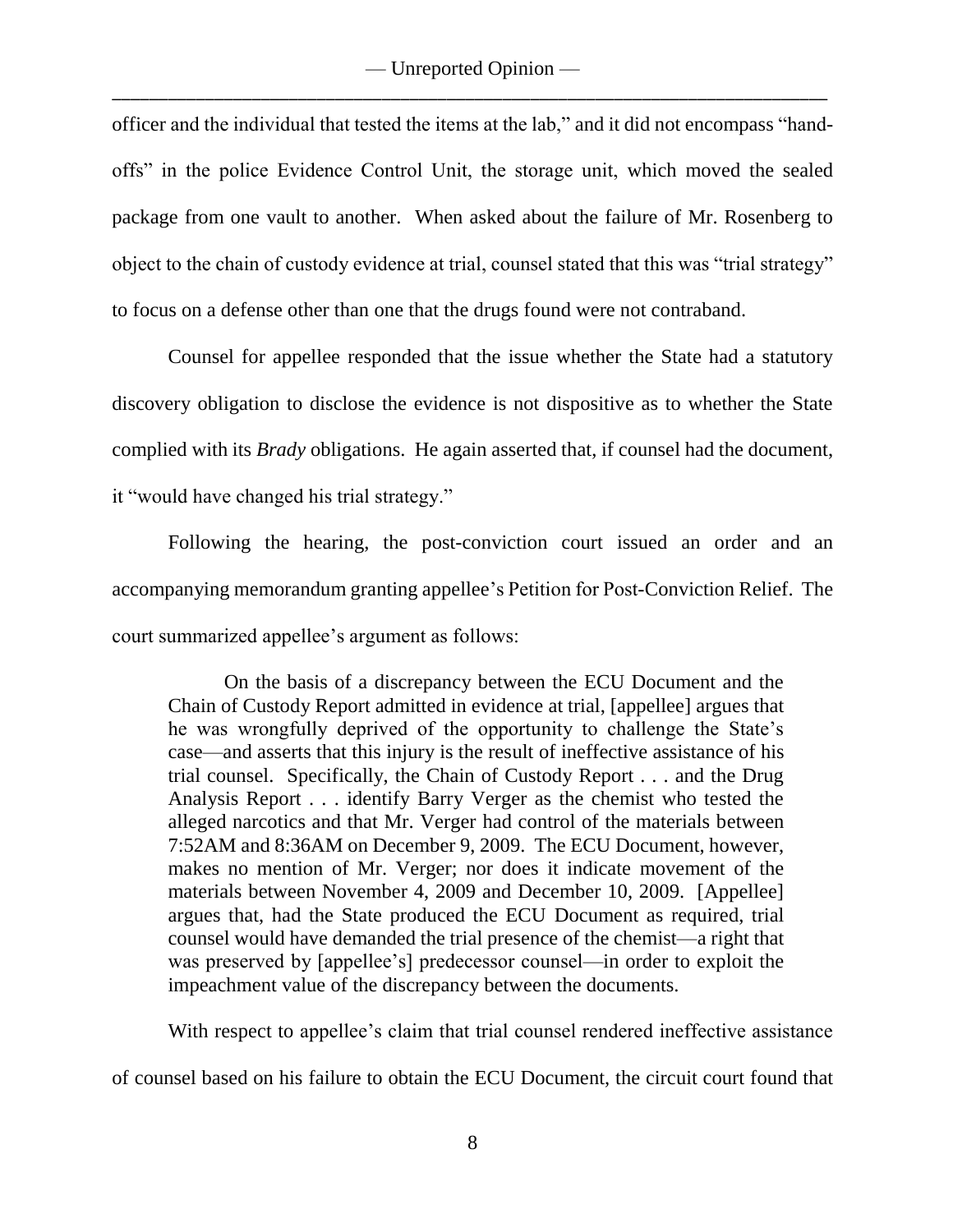appellee "ha[d] not satisfied his burden to prove *trial counsel's* actions fell below the applicable standard of reasonableness." The court stated that: (1) trial counsel "had never before seen the ECU Document prior to the post conviction hearing—and, in fact, despite his vast experience as a criminal defense attorney, had never before seen such a document in any criminal case"; and (2) trial counsel "issued fulsome discovery requests and conducted appropriate investigation." It concluded that, "[b]ased on trial counsel's knowledge at the time of trial, which was based on a reasonable and professional level of conduct and representation, no relief shall be granted on this basis."

With respect to appellee's *Brady* claim, the court found that, regardless of whether the ECU Document was the chain of custody form pursuant to CJP §§ 10-1001 and 10- 1003, the State was required to disclose it under *Brady*, which required disclosure of all material evidence favorable to the defendant. Addressing the elements of a *Brady* violation the court initially found that knowledge of the ECU Document was attributed to the State:

[T]he ECU [D]ocument and the Chain of Custody [Document] were in the possession of the Baltimore Police Department's Evidence Control Unit, as they were created for the department's records. The Baltimore Police Department regularly reports to the Office of the State's Attorney, and reported to the Office for [appellee's] case. The document in question was created in reference to a request made by the State to test and identify the items alleged to have been recovered from [appellee]. Knowledge of the ECU Document is therefore attributed to the State for purposes of determining whether it was suppressed under *Brady*.

[Appellee] has failed to persuade the court that defense counsel failed to fulfill his obligation to conduct a reasonable pre-trial investigation. The court further finds that neither [appellee] nor his counsel had actual or constructive knowledge of the ECU Document or its content in advance of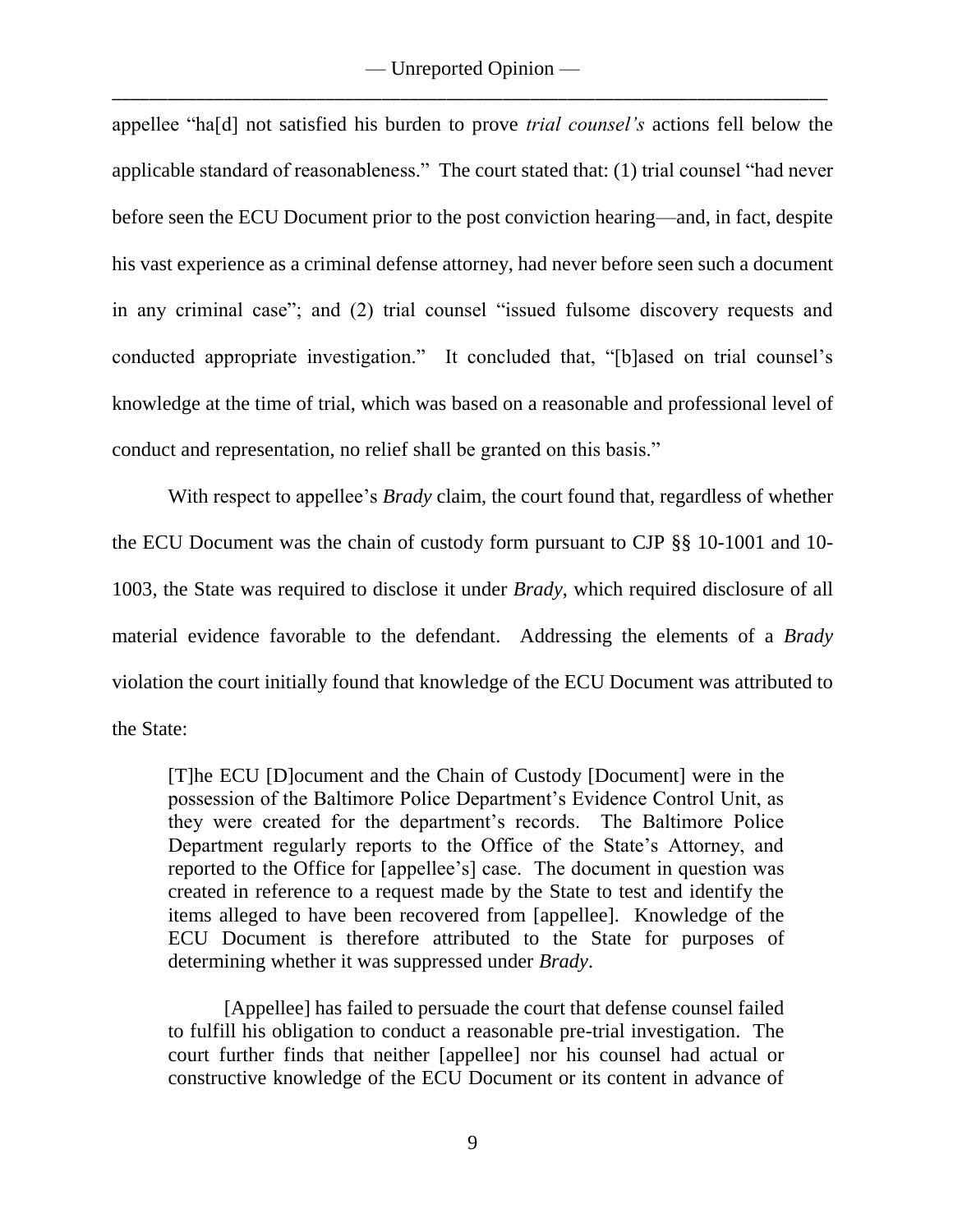trial, and that the ordinary exercise of pre-trial diligence by defense counsel would not have unearthed the ECU Document.

(Footnote omitted.)

The court next addressed the requirement for a *Brady* violation that the evidence

be favorable to the defense. In that regard, the court stated:

[Appellee] asserts that inconsistencies between the Chain of Custody offered at trial and the ECU Document offer fertile ground to impeach the State's case. [Appellee] notes, as does the court, that at the post-conviction hearing, defense trial counsel testified that had the ECU Document been disclosed to him pre-trial, it would have provided the basis on which to enlarge his trial strategy to include impeachment of the State's chemist on cross-examination (and, therefore, a demand for the presence of the chemist at trial). The ECU Document does not bear the name of the chemist, Barry Verger, despite the Chain of Custody and Lab Report identifying Mr. Verger as the chemist who tested the alleged illicit substance. In stark contrast to the absence of any entry for December 9, 2009 on the ECU Document, the Chain of Custody form asserts Mr. Verger retrieved the item from the CDS Vault on December 9, 2009, at 7:52 AM. The court is persuaded and finds that this discrepancy pertains to a material element of the State's case; that had the ECU Document been produced, [appellee's] trial counsel would most likely have demanded the trial appearance of Mr. Verger in order to crossexamine him; and that counsel would then have cross-examined Mr. Verger to attempt to generate reasonable doubt as to the reliability of the State's evidence pertaining to the illicit nature of the substance the State charged [appellee] with possessing.

Finally, the court considered whether the ECU Document was material. After

noting that the relevant standard is whether "there is a reasonable probability that, had the

evidence been disclosed to the defense, the result of the proceeding would have been

different," *Conyers v. State*, 367 Md. 571, 609, *cert. denied*, 537 U.S. 942 (2002), the

court made the following findings:

[Appellee] was charged with possession of a controlled substance with the intent to manufacture/distribute. The State's Chain of Custody [D]ocument, provided by the chemist . . ., avers that the tested substances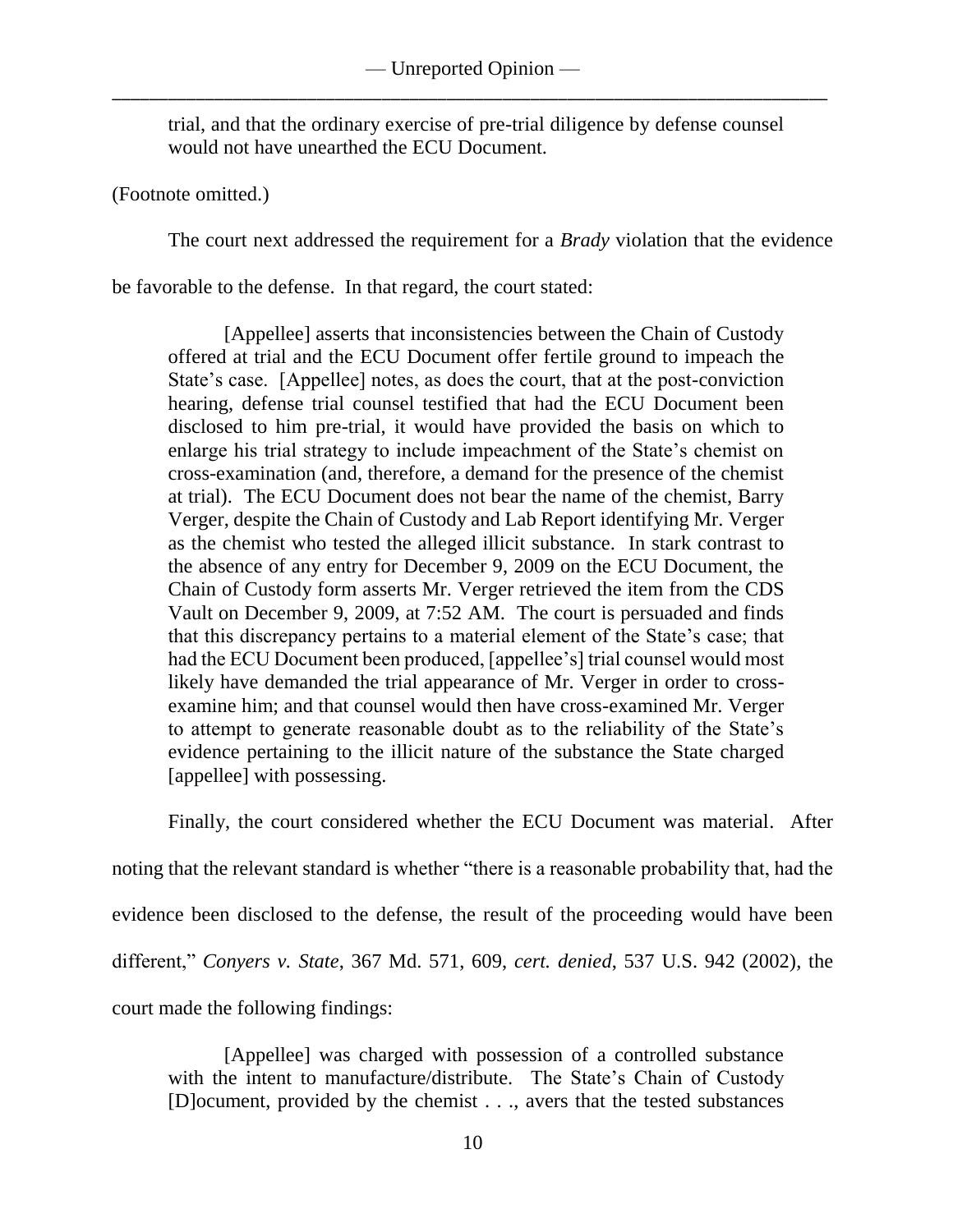# — Unreported Opinion — \_\_\_\_\_\_\_\_\_\_\_\_\_\_\_\_\_\_\_\_\_\_\_\_\_\_\_\_\_\_\_\_\_\_\_\_\_\_\_\_\_\_\_\_\_\_\_\_\_\_\_\_\_\_\_\_\_\_\_\_\_\_\_\_\_\_\_\_\_\_\_\_\_\_\_\_\_

were illicit narcotics and "provided the only evidence that the seized substance was a controlled substance, an element of the offense." *Harrod v. State*, 423 Md. 24, 39 (2011). As set forth above, had defense trial counsel had the benefit of the ECU Document, he would have been in a position to attempt to impeach the credibility of the chemist on several bases, including the assertions that the substance was tested and that it tested positive for cocaine. Had the ECU Document been produced, [appellee's] defense would not have been relegated to the confines of merely challenging the possession element of the charges, but rather would have had a robust alternative (if not primary) basis to generate reasonable doubt that the substance in question (even were it in [appellee's] possession) was illicit in nature. With an opportunity to challenge the credibility of the chemist and the lab report, defense counsel would have been equipped with two independent bases on which the jury might very well find [appellee] not guilty. In sum, the court finds that suppression of the ECU Document foreclosed an entire theory of defense and, had the ECU Document been disclosed, "there is a substantial possibility that the outcome in [this] case would have been different such that we cannot have confidence in the verdict." *Wilson*, 363 Md. at 352.

For the forgoing reasons, this court finds that the State violated the requirements under *Brady v. Maryland*, and, on that basis, the court will grant [appellee's] post-conviction relief.

As indicated, this Court granted the State's application for leave to appeal the court's order.

### **STANDARD OF REVIEW**

We "will not disturb the factual findings of the post-conviction court unless they are clearly erroneous."' *Shortall v. State*, 237 Md. App. 60, 74 (2018) (quoting *Wilson*, 363 Md. at 348), *aff'd*, 463 Md. 324 (2019). With respect to constitutional claims, however, our review is *de novo*. *Ware v. State*, 348 Md. 19, 48 (1997). Such a review requires us to '"independently evaluate the totality of the circumstances as evidenced by the entire record."' *Id.* (quoting *Dorsey v. State*, 276 Md. 638, 659 (1976)).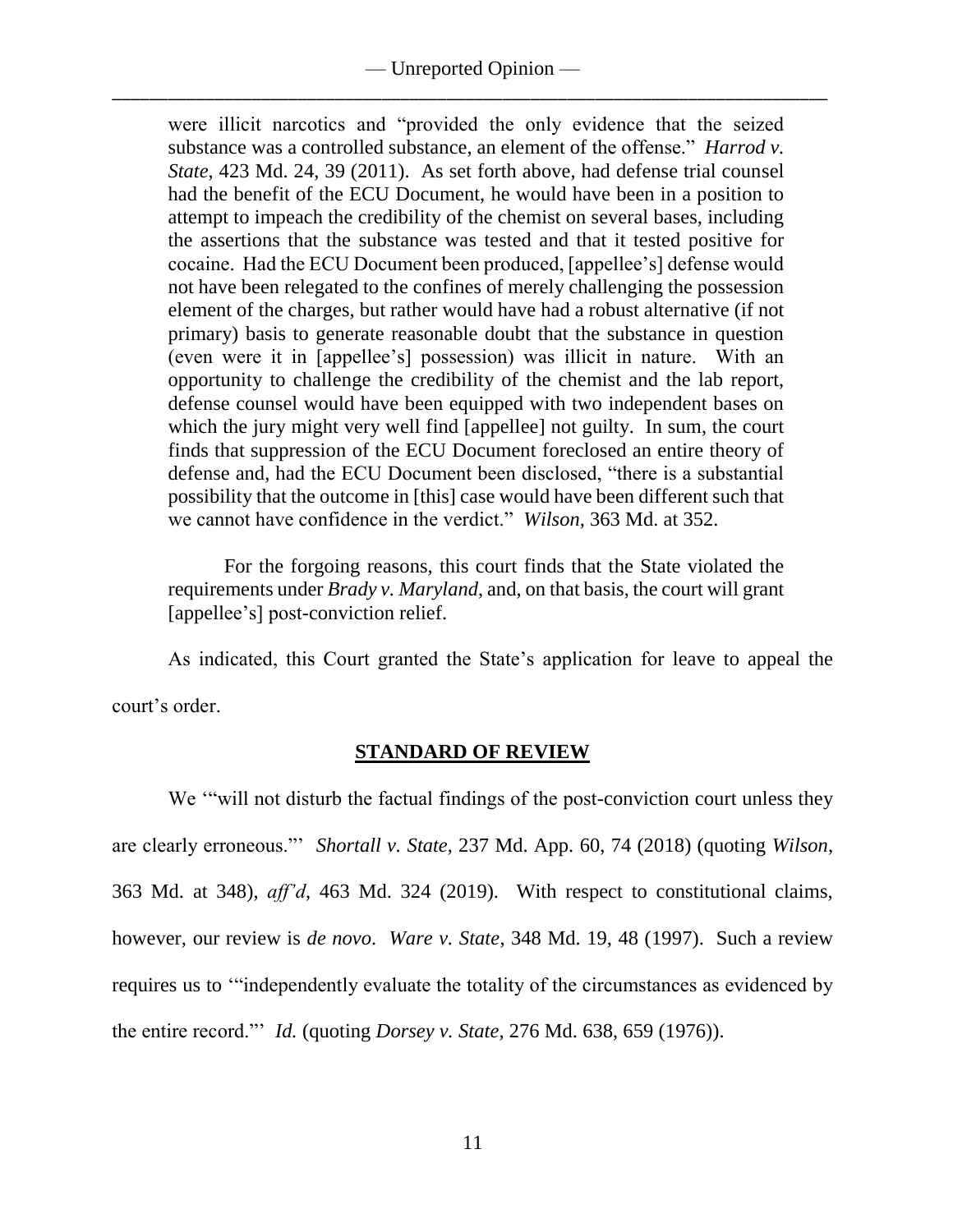## **DISCUSSION**

The State concedes that the ECU Document does not contain the name of the chemist who analyzed the gel caps, Mr. Verger, and that this is in contrast to the Laboratory Section Chain of Custody document that was admitted into evidence and showed that Mr. Verger took the gel caps from the laboratory CDS vault on December 9, 2009, and later returned them there ("Chain of Custody Form"). The State argues, however, that the circuit court erred in finding that its failure to disclose the ECU Document was a violation of the State's obligations under *Brady*, asserting that, because "nothing in the ECU [D]ocument contradicts the Chain of Custody form, the ECU [D]ocument was not exculpatory or impeachment evidence whose disclosure was required under *Brady*." 7

In *Brady*, 373 U.S. at 87, the Supreme Court held: "[T]he suppression by the prosecution of evidence favorable to an accused upon request violates due process where the evidence is material either to guilt or to punishment, irrespective of the good faith or bad faith of the prosecution." *Accord Yearby v. State*, 414 Md. 708, 716 (2010). *See also Strickler v. Greene*, 527 U.S. 263, 280 (1999) (duty to disclose such evidence applies even when no request by accused and encompasses impeachment evidence as well as exculpatory evidence). There are three elements that must be proven to show a *Brady*  violation: (1) the prosecutor suppressed or withheld evidence; (2) favorable to the defense,

<sup>7</sup> The State asserts that the ECU Document shows movement of the drugs in the evidence control unit, and because it "does not purport to cover the period of time that the gel caps were at the laboratory," that explains why the ECU Document does not show that Dr. Verger retrieved the gel caps from the laboratory's CDS vault on December 9, 2009.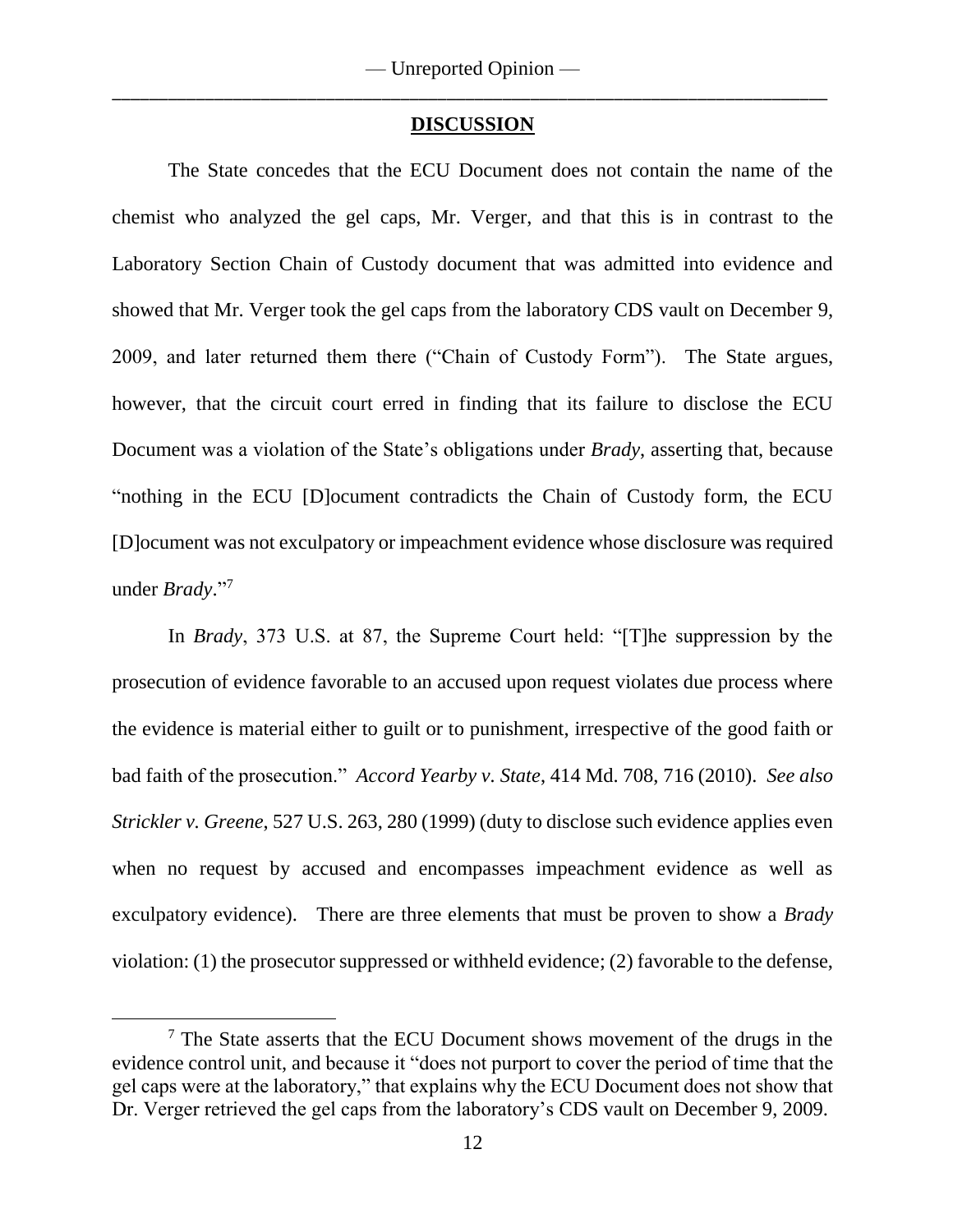either because it is exculpatory, provides a basis for mitigation of sentence, or provides grounds for impeaching a witness; and (3) the suppressed evidence is material. *Derr v. State*, 434 Md. 88, 125 (2013), *cert. denied*, 543 U.S. 903 (2014). The "burdens of production and persuasion regarding a *Brady* violation fall on the defendant." *Yearby*, 414 Md. at 720. *Accord United States v. George*, 778 F.2d 556, 561 (10th Cir. 1985) ("[T]he burden is on the defendant to establish the failure to disclose was violative of his due process rights.").

As indicated, the first element of a *Brady* claim is that the State suppressed evidence. If evidence is disclosed at trial, even belatedly, it is not suppressed. *Williams v. State*, 416 Md. 670, 691 (2010) ("[E]vidence known to the defendant or his counsel, that is disclosed, even if during trial, is not considered suppressed as that term is used in *Brady*."). *Accord In re Matthew S.*, 199 Md. App. 436, 459–60 (2011).

Here, the parties below, and the State on appeal, proceeded on the premise that the ECU Document was not disclosed until after the trial. Appellee, however, now contends that the ECU Document was admitted into evidence at his trial.<sup>8</sup>

In support of this contention, counsel for appellee cites the November 8, 2011, trial testimony of Detective Ronald J. Surratt, the officer who recovered the drugs. Detective Surratt explained that, after retrieving the drugs, he drove to the Eastern District of the Baltimore City Police Department, took a photograph of the drugs, "put them in heat

<sup>&</sup>lt;sup>8</sup> Although appellee made this contention in the context of his argument that the circuit court erred in denying his claim of ineffective assistance of counsel, the argument that the document was admitted into evidence clearly is critical to the *Brady* analysis.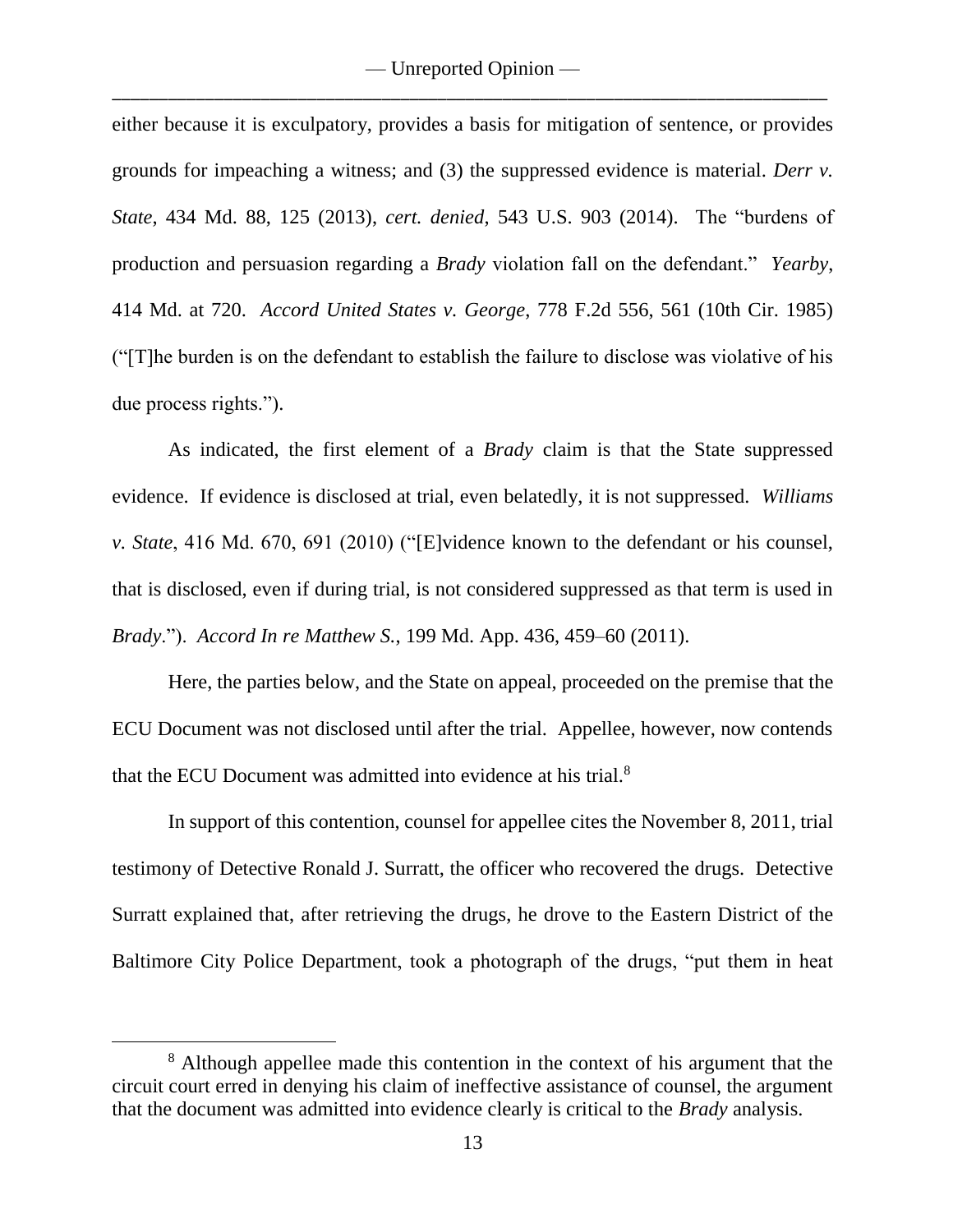sealed bags along with the proper paperwork from the Police Department and proceeded to take them [to] Evidence Control for submission."

During Detective Surratt's testimony, the State admitted into evidence, as State's Exhibit No. 2, the evidence that the detective submitted to the Evidence Control Unit. At the direction of the prosecutor, Detective Surratt removed the contents of the bag, which included a Polaroid photograph, 90 gel caps containing a white substance, and a shower cap. The State then asked about a piece of paper with the Exhibit, and the following exchange ensued:

[Detective Surratt]: That's the chain of custody.

[Prosecutor]: And this—could you explain what the chain of custody is.

[Detective Surratt]: Once I submit it to Evidence Control, it goes from my hands to the control agent at Evidence Control. It documents every time somebody takes custody of the narcotics from when I received it or seized the narcotics to when I submitted it.

[Prosecutor]: Okay. And it documents the last person on this is you?

[Detective Surratt]: Yes.

[Prosecutor]: And that's this morning at 8:40?

[Detective Surratt]: Yes.

Counsel for appellee, in his brief and at oral argument, asserted that the chain of custody document to which Detective Surratt referred was the ECU Document. There is support for this contention. Detective Surratt testified that the document he was referencing stated that, on November 8, 2011, at 8:40 a.m., he removed the bag from the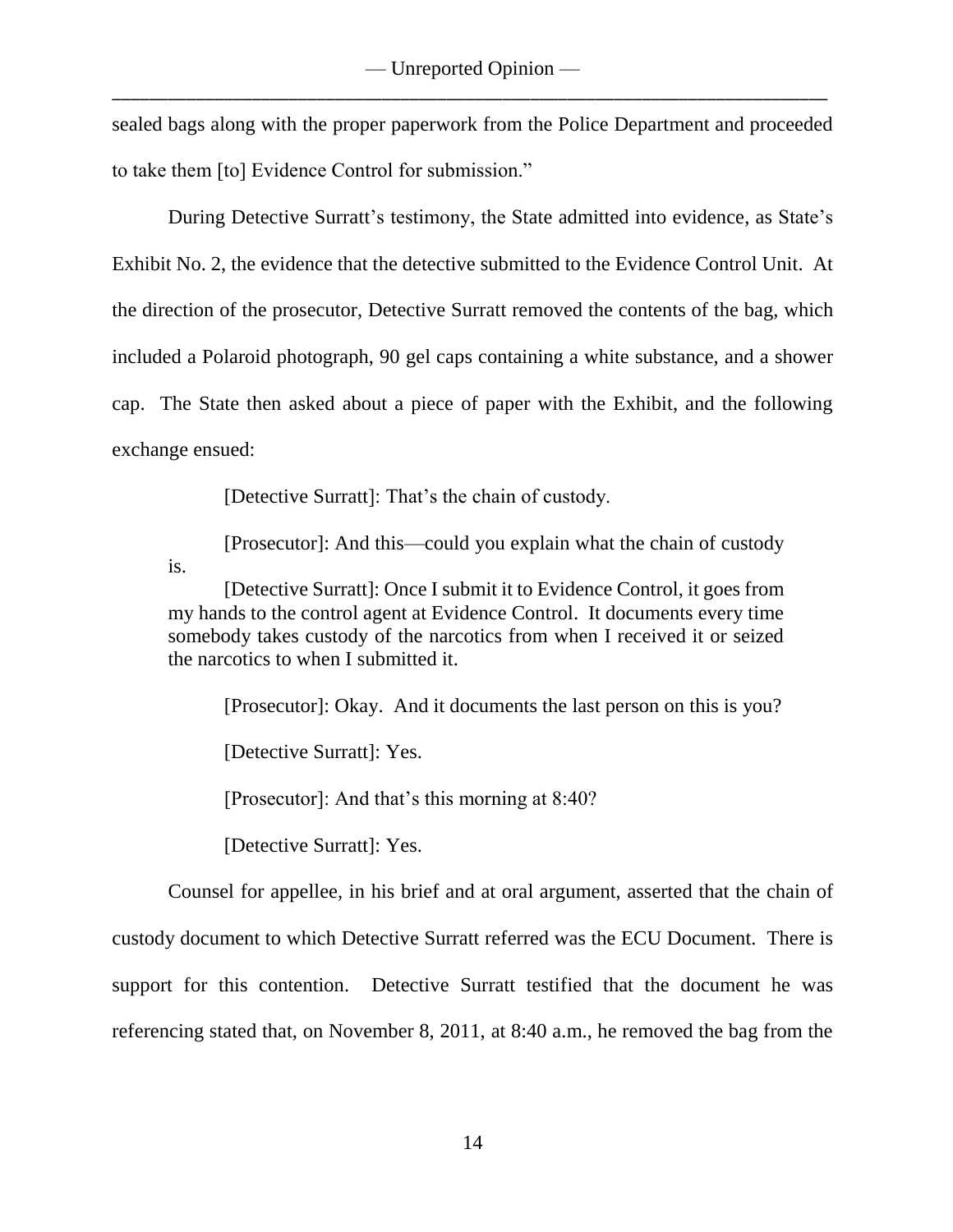Evidence Control Unit. This reference is consistent with the ninth entry of the ECU document, which states:

On Tuesday November 8th, 2011 at 8:40:26 AM, MICHAEL BECKETTE (Badge: F945, Cmd:ECU) transferred item to RONALD SURRATT (Badge: H68, Cmd: VCID) Reason: Court Appearance. The item was transferred from New C-Side Drug Vault (CTBX) to 'Court.' See transfer receipt for details.

See Appendix A.

Appellee's appellate argument, that the ECU Document was admitted at trial, was not made or presented to the circuit court. It is a factual issue, however, that is critical to our *Brady* analysis, and potentially relevant to the ineffective assistance of counsel claim, and appellate courts do not "engage in *de novo* fact finding." *Haley v. State*, 398 Md. 106, 131 (2007).

Accordingly, we shall remand to the post-conviction court to determine whether the ECU Document was, in fact, admitted into evidence. After making that factual finding, it is within the circuit court's discretion to determine the appropriate way to proceed from that point, depending on the finding that is made.

> **CASE REMANDED, WITHOUT AFFIRMANCE OR REVERSAL, TO THE CIRCUIT COURT FOR BALTIMORE CITY FOR FURTHER PROCEEDINGS CONSISTENT WITH THIS OPINION. COSTS TO BE PAID 50% BY MAYOR AND CITY COUNCIL OF BALTIMORE CITY AND 50% BY APPELLEE.**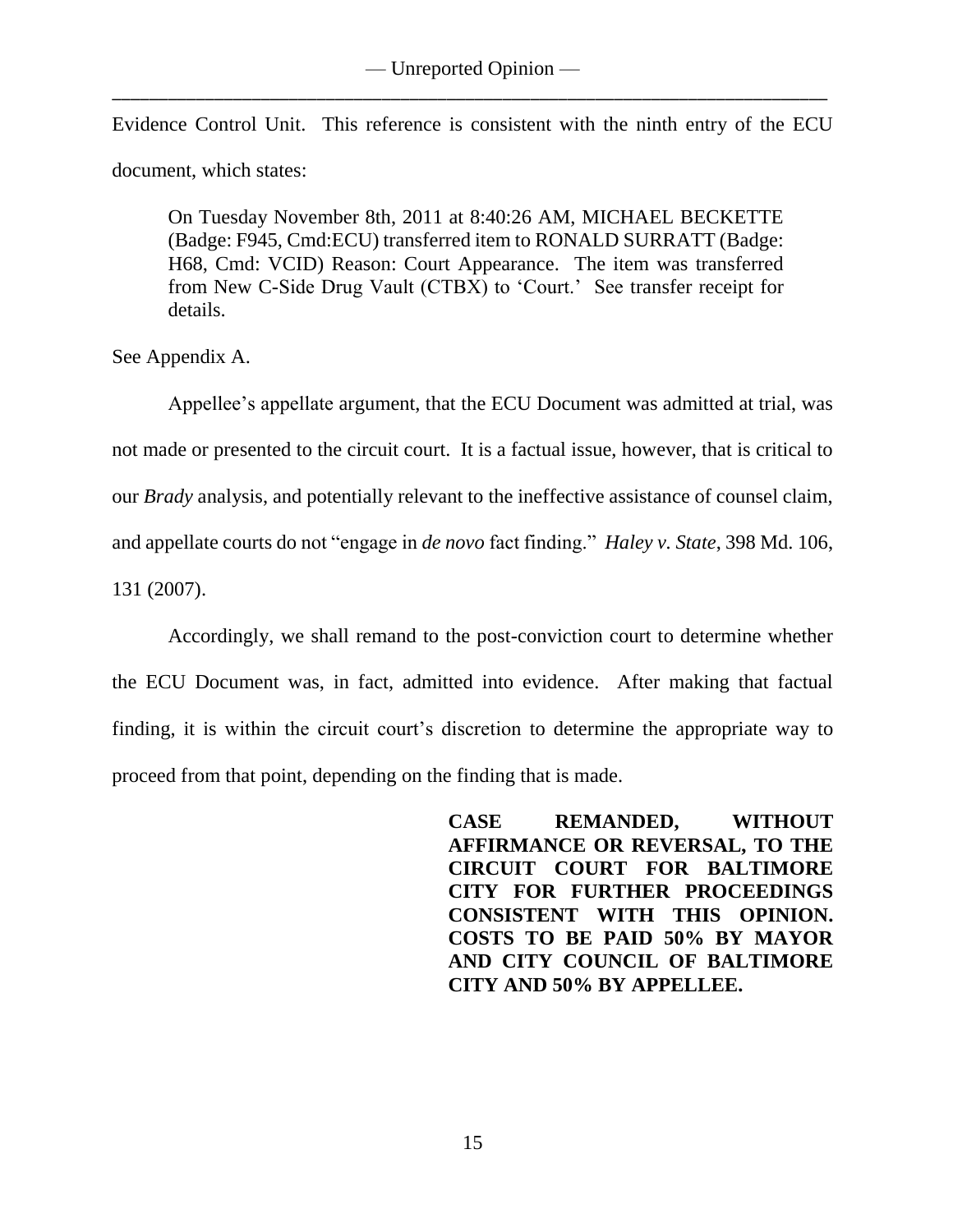| <b>Baltimore</b> Police Department<br><b>EVIDENCE CONTROL UNI</b><br>AC# 09061313                                                                                                                                                                                                                                                                                                                                                            | <b>Chain of Custody</b><br>CC#093K001346 | T/C CDS | PAGE 3<br>DATE 08/13/2012<br>TIME 03:19:49 PM |  |
|----------------------------------------------------------------------------------------------------------------------------------------------------------------------------------------------------------------------------------------------------------------------------------------------------------------------------------------------------------------------------------------------------------------------------------------------|------------------------------------------|---------|-----------------------------------------------|--|
| Item #2 - CLEAR GEL CAPS CONTAINING WHITE ROCK SUBSTANCE (90 pieces) was turned over to<br>EDNA M. Price (Badge: F245, Cmd: ECU) at the Baltimore Police Department on Tuesday November 3rd,<br>2009 by RONALD SURRATT (Badge: H681, Cmd: VCID). The current location of the item is New C-Side<br>Drug Vault (M143)' and its current status is 'Hold'. The following is a chronological list of all transactions<br>performed on this item: |                                          |         |                                               |  |
| Item was logged into evidence on 11/03/2009 at 10:58:56 PM.                                                                                                                                                                                                                                                                                                                                                                                  |                                          |         |                                               |  |
| On Wednesday November 4th, 2009 at 06:06:44 AM, GLORIA WILSON (Badge: T311, Cmd: LAB)<br>transferred item to GLORIA WILSON (Badge: T311, Cmd: LAB) Reason: Lab Work Out. The item was<br>transferred from 'Narcotics Drop Chute' to ". See transfer receipt for details.                                                                                                                                                                     |                                          |         |                                               |  |
| On Thursday December 10th, 2009 at 12:51:54 PM. LAVERN HICKS (Badge: M360, Cmd: ECU)<br>transferred item onto premises from GLORIA WILSON (Badge: 1311, Cmd: LAB) Reason: Lab Work<br>Complete. The item was transferred from " to 'NARCOTIC VAULT MEZ LEVEL (HLD1)'. See transfer<br>receipt for details.                                                                                                                                   |                                          |         |                                               |  |
| On Thursday December 10th, 2009 at 04:59:32 PMi 1 AVERN HICKS (Badge: M360, Cmd: ECU) moved<br>item from location 'NARCOTIC VAULT MEZ LEVEL (HLD1)' to 'Mezz drug vault 2 (B239)'.                                                                                                                                                                                                                                                           |                                          |         |                                               |  |
| On Monday July 19th, 2010 at 11:13:47 AM, VERNETTA LEOPOLD (Badge: S684, Cmd: ECU) moved<br>item from location 'Mezz drug vault 2 (B239)' to 'New C-Side Drug Vault (C079)'.                                                                                                                                                                                                                                                                 |                                          |         |                                               |  |
| On Monday November 7th, 2011 at 08:09:27 AM, PATRICIA DAVIS (Badge: M291, Cmd: ECU)<br>transferred item to RONALD SURRATT (Badge: H681, Cmd: VCID) Reason: Court Appearance. The<br>item was transferred from 'New C-Side Drug Vault (C079)' to 'Court'. See transfer receipt for details.                                                                                                                                                   |                                          |         |                                               |  |
| On Monday November 7th, 2011 at 04:37:37 PM, PATRICIA DAVIS (Badge: M291, Cmd: ECU)<br>transferred item onto premises from RONALD SURRATT (Badge: H681, Cmd: VCID) Reason: Return<br>From Court. The item was transferred from 'Court' to 'CDS FOUND PROPERTY'. See transfer receipt for<br>details.                                                                                                                                         |                                          |         |                                               |  |
| On Tuesday November 8th, 2011 at 07:29:59 AM, EDNA M. Price (Badge: F245, Cmd: ECU) moved item<br>from location 'CDS FOUND PROPERTY' to 'New C-Side Drug Vault (CTBX)'.                                                                                                                                                                                                                                                                      |                                          |         |                                               |  |
| On Tuesday November 8th, 2011 at 08:40:26 AM, MICHAEL BECKETTE (Badge: F945, Cmd: ECU)<br>transferred item to RONALD SURRATT (Badge: H681, Cmd: VCID) Reason: Court Appearance. The<br>item was transferred from 'New C-Side Drug Vault (CTBX)' to 'Court'. See transfer receipt for details.                                                                                                                                                |                                          |         |                                               |  |
| On Tuesday November 8th, 2011 at 04:38:48 PM, Sylvia Forrester (Badge: M354, Cmd: ECU) transferred<br>item onto premises from RONALD SURRATT (Badge: H681, Cmd: VCID) Reason: Return From Court.<br>The item was transferred from 'Court' to 'CDS FOUND PROPERTY'. See transfer receipt for details.                                                                                                                                         |                                          |         |                                               |  |
| On Wednesday November 9th, 2011 at 07:46:50 AM, EDNA M. Price (Badge: F245, Cmd: ECU) moved<br>item from location 'CDS FOUND PROPERTY' to 'New C-Side Drug Vault (CTBX)'.                                                                                                                                                                                                                                                                    |                                          |         |                                               |  |
|                                                                                                                                                                                                                                                                                                                                                                                                                                              |                                          |         |                                               |  |
|                                                                                                                                                                                                                                                                                                                                                                                                                                              |                                          |         |                                               |  |